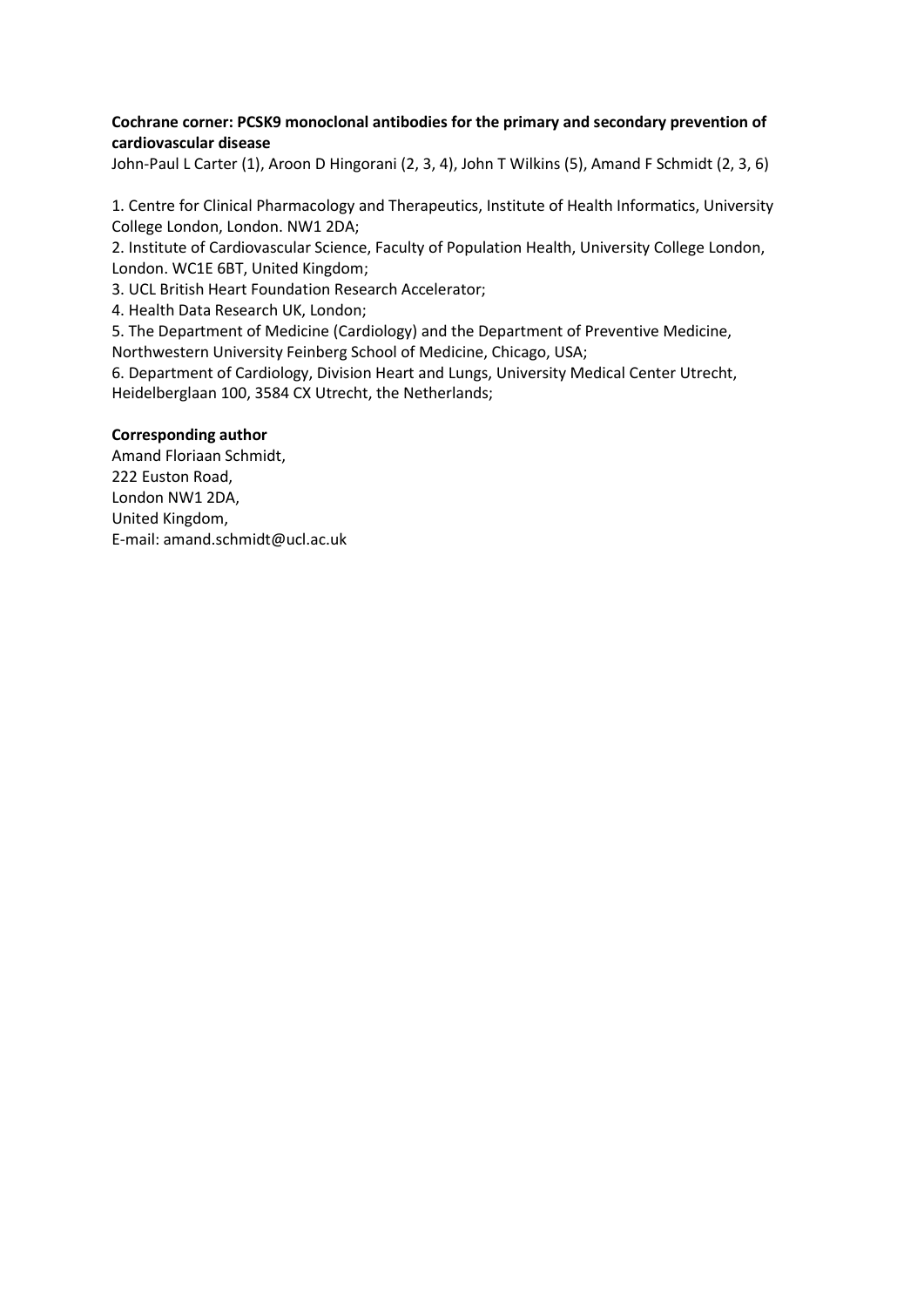#### INTRODUCTION:

Drug therapies targeted at the reduction of LDL-cholesterol (LDL-C) are mainstream in the treatment of cardiovascular disease (CVD) and particularly for the prevention of coronary heart disease (CHD). In patients who do not have a sufficient response to, or who do not tolerate traditional LDL-C lowering therapies such as statins or ezetimibe, monoclonal antibodies (mAbs) against PCSK9 (PCSK9 inhibitors) may provide an alternative treatment. Non-monoclonal antibody based PCSK9 inhibitors such as inclisiran are also emerging but currently lack robust outcome data<sup>1</sup> and its effects are not considered in the current review. In this synopsis we summarise findings from a recent update of a Cochrane systematic review on the efficacy and safety of PCSK9 inhibitors<sup>2</sup>. This article focuses on the effects on outcomes (CVD and total mortality), safety, and the quality of the evidence in studies of mAb PSCK-9 inhibitors alirocumab and evolocumab. Most of the available studies compared PCSK9 mAb treatment against placebo (against a background of usual care including statin and or ezetimibe), with a smaller group of studies evaluating the effects of PCSK9 mAb directly against statins and/or ezetimibe (none of the trials compared PCSK9 exclusively against statin treatment).

## METHODS:

The following databases were systematically searched for suitable randomised controlled trials (RCTs): Cochrane Central Register of Controlled Trials (CENTRAL), MEDLINE, Embase, Web of Science, Clinicaltrials.gov and the International Clinical Trials Registry Platform. Parallel-group and factorial RCTs with at least 24 weeks of follow-up were eligible; due to discontinuation of bococizumab and RG7652, studies examining these mAbs were excluded in this update.

#### SUMMARY OF FINDINGS:

The 24 selected randomised trials (60,997 participants, box 1) predominantly selected high risk patients, for example by enrolling patients with non-optimal LDL-C concentration despite treatment with statins or ezetimibe, or with a history of CVD. The study sample included 1,879 who had familial hypercholesterolaemia (22% of the alirocumab participants and 38% of the evolocumab participants that provided information on FH status), and 18,908 (31%) with a diagnosis of type 2 diabetes mellitus (T2DM) at baseline (32% in alirocumab and 34% evolocumab trials; out of participants with reported T2DM status). Of the included patients 4590 had no history of CVD (10% of the alirocumab patients and 7% of the evolocumab participants). Alirocumab was evaluated in 18 trials and evolocumab in 6 trials. Comparisons were made against placebo in 18 trials, ezetimibe and/or statins in 6 trials. Tables 1 and 2 display the key results of the meta-analysis for both PCSK9 inhibitors compared with placebo and with statins and/or ezetimibe respectively.

| <b>Outcomes</b>          | Alirocumab vs. placebo (+<br>background lipid lowering therapy) |                                 | Certainty of<br>evidence<br>(GRADE) | Evolocumab vs. placebo (+<br>background lipid lowering therapy) |                                 | Certainty of<br>evidence<br>(GRADE) |
|--------------------------|-----------------------------------------------------------------|---------------------------------|-------------------------------------|-----------------------------------------------------------------|---------------------------------|-------------------------------------|
|                          | Risk difference                                                 | Relative effect:<br>OR (95% CI) |                                     | Risk difference                                                 | Relative effect:<br>OR (95% CI) |                                     |
| <b>CVD</b>               | $-2%$                                                           | $0.87(0.80-0.94)$               | High                                | $-2%$                                                           | $0.84(0.78-0.91)$               | High                                |
| All-cause-<br>mortality  | $-1%$                                                           | $0.83(0.72 - 0.96)$             | High                                | $< 1\%$                                                         | $1.04(0.91-1.19)$               | High                                |
| Myocardial<br>infarction | $-2%$                                                           | $0.86(0.79-0.94)$               | High                                | $-1%$                                                           | $0.72(0.64-0.82)$               | High                                |
| Any stroke               | <1%                                                             | $0.73(0.59-0.91)$               | High                                | $< 1\%$                                                         | $0.79(0.65-0.94)$               | High                                |

#### Table 1: Comparing PCSK9 inhibitors with placebo (+ background lipid lowering treatment\*)

CI: confidence interval; CVD: any cardiovascular disease; OR: odds ratio (values <1 beneficial to patients) Follow-up period 6-36 months

\*background lipid lowering treatment comprised either statin, ezetimibe or a combination of these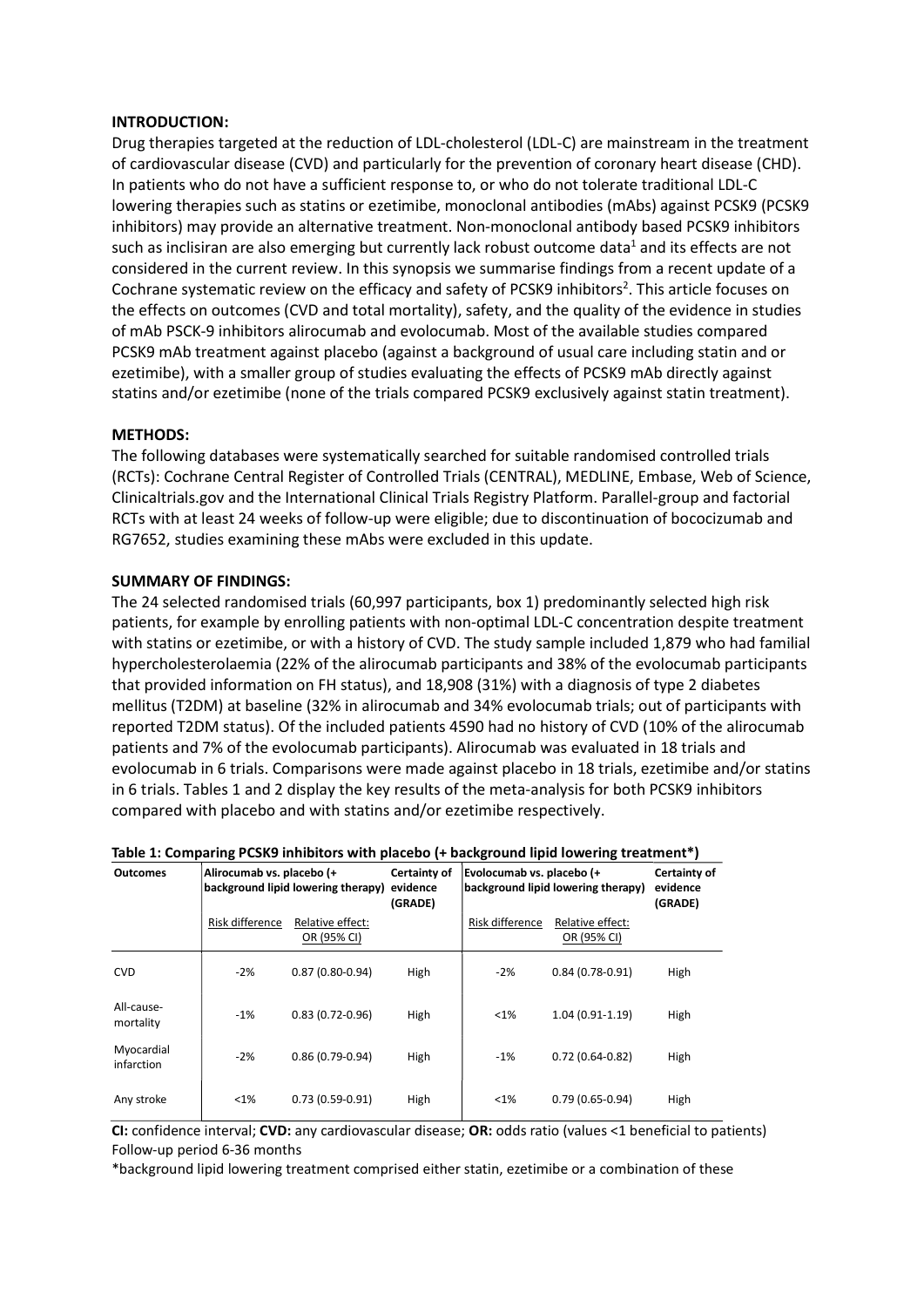Risk difference: the difference between the observed risks in the two groups. NB. A value <0 is beneficial to patients

| <b>Outcomes</b>          | Alirocumab vs. statins and/or<br>ezetimibe |                             | Certainty of<br>evidence<br>(GRADE) | Evolocumab vs. statins and/or<br>ezetimibe |                             | Certainty of<br>evidence<br>(GRADE) |
|--------------------------|--------------------------------------------|-----------------------------|-------------------------------------|--------------------------------------------|-----------------------------|-------------------------------------|
|                          | Risk difference                            | Relative effect<br>(95% CI) |                                     | Risk difference                            | Relative effect<br>(95% CI) |                                     |
| <b>CVD</b>               | 1%                                         | $1.37(0.65 - 2.87)$         | Low                                 | $-1%$                                      | $0.66(0.14-3.04)$           | Very low                            |
| All-cause-<br>mortality  | $-1%$                                      | $0.51(0.18-1.40)$           | Low                                 | $> -1\%$                                   | $0.43(0.14-1.30)$           | Very low                            |
| Myocardial<br>infarction | 1%                                         | 1.45 (0.64-3.28)            | Low                                 | $>1\%$                                     | $0.66(0.23-1.85)$           | Very low                            |
| Any stroke               | $< 1\%$                                    | $0.85(0.13-5.61)$           | Low                                 |                                            | Insufficient data           |                                     |

| Table 2: Comparing PCSK9 inhibitors vs. statins and/or ezetimibe: |  |
|-------------------------------------------------------------------|--|
|-------------------------------------------------------------------|--|

CI: confidence interval; CVD: any cardiovascular disease; OR: odds ratio (values <1 beneficial to patients) Follow-up period 6-12 months

Risk difference: the difference between the observed risks in the two groups. NB. A value <0 is beneficial to patients

## LIMITATIONS:

The GRADE profiler (GRADEpro) methodology was exclusively applied to evaluate the evidence quality of the efficacy endpoints all-cause mortality, any CVD, MI, and any stroke. For studies comparing the effect of alirocumab or evolocumab versus placebo when added to background statin or ezetimibe therapy there was high certainty evidence, however for studies directly comparing PCSK 9 inhibitor efficacy with statins and/or ezetimibe there was only low (in the case of alirocumab) or very low certainty evidence (evolocumab) of their effect to prevent disease.

There were limited data potential safety issues of either evolocumab or alirocumab (Figure 1), precluded strong conclusions on the possible presence or absence of effects on influenza, type 2 diabetes incidence, cancer, or hypertension.

## AREAS IN NEED OF FUTURE STUDY:

In addition to continued exploration of the long-term safety profiles of PCSK9 inhibitors (e.g. cancer, T2DM, hypertension and influenza) further trials comparing the efficacy of PCSK9 inhibitors and current standard of care i.e. statins and ezetimibe, could help establish if there is any role for replacement therapy with PCSK9 inhibitors in certain patients. Small interfering ribonucleic acids (siRNAs) that block the translation of PCSK9 mRNA (e.g. inclisiran) may offer additional benefits to patients and will require further study as well.

## CONCLUSION:

This systematic review and meta-analysis highlights the convincing level of evidence to add PCSK9 inhibitors (alirocumab and evolocumab) to traditional lipid lowering therapies to reduce the risk of CVD, including MI, and stroke, as well as all-cause mortality. In the case of PCSK9 inhibitors directly compared to active treatment (either statins, ezetimibe or combination therapy) the evidence base is weaker and it is not clear if there is a protective or harmful effect in these patients. This review further highlights the absence of sufficient data to rule out possible safety signals on influenza, hypertension, cancer diagnosis or T2DM.

```
Box 1: Synopsis of collected randomised controlled trial data on PCSK9 inhibitors
No. of studies overall: 24
```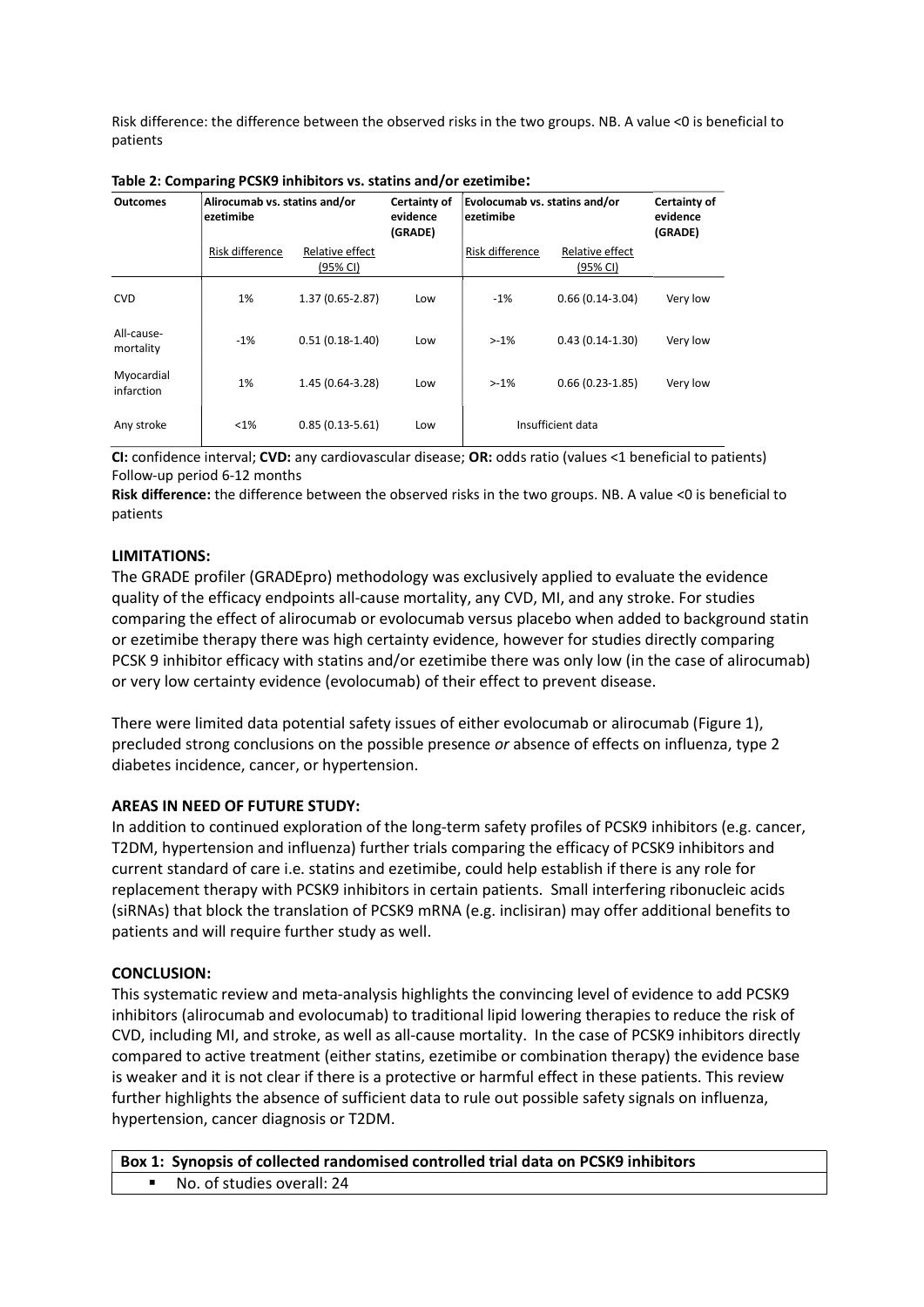- No. of RCTs: 24
- Study years: 2011-2018 (see full review).
- No. of patients: 60,997
- Men 71%; Women 29%\*
- Race/ethnicity: 83% Caucasian
- Age: 61.57 years (IQR 60.08 to 63.11) for alirocumab and 57.93 years (IQR 56.30 to 59.25) for evolocumab
- Setting: outpatient and home settings
- Countries: International
- PCSK9 inhibitors studied: 43.5% randomised to alirocumab; 56.5% randomised to evolocumab
- Comparisons: PCSK9 mAb compared with (1) placebo, (2) ezetimibe and statin combination therapy
- Primary outcomes: (1) Composite endpoint of CVD, defined as urgent coronary revascularisation, unstable angina pectoris, non-fatal and fatal myocardial infarction (MI), non-fatal and fatal stroke, and CHD death, (2) All-cause mortality, (3) MI, (4) stroke.
- Secondary outcomes: (1) influenza, (2) type 2 diabetes mellitus, (3) cancer, (4) hypertension
- Based on the original Cochrane review: PCSK9 monoclonal antibodies for the primary and secondary prevention of CVD

\*for whom gender was reported

# Conflict of interest statements

AFS has received Servier funding for unrelated work.

JTW reports consulting fees from 3M unrelated to this work

# Funding

AFS is supported by BHF grant PG/18/5033837. ADH is an NIHR Senior Investigator. Both AFS and ADH acknowledge support by the UCL BHF Research Accelerator AA/18/6/34223 award. JTW reports receiving grants from the NHLBI

## Figure 1 caption: Summary of findings



NB. Associations in the forest plots are given as odds ratios (OR) with 95% confidence interval (CI). Comparisons were made against placebo or lipid lowering therapy consisting of either ezetimibe or ezetimibe and statins. Confidence intervals were truncated were necessary, entries without data are not included. Abbreviations: CVD, cardiovascular disease; and MI, myocardial infarction.